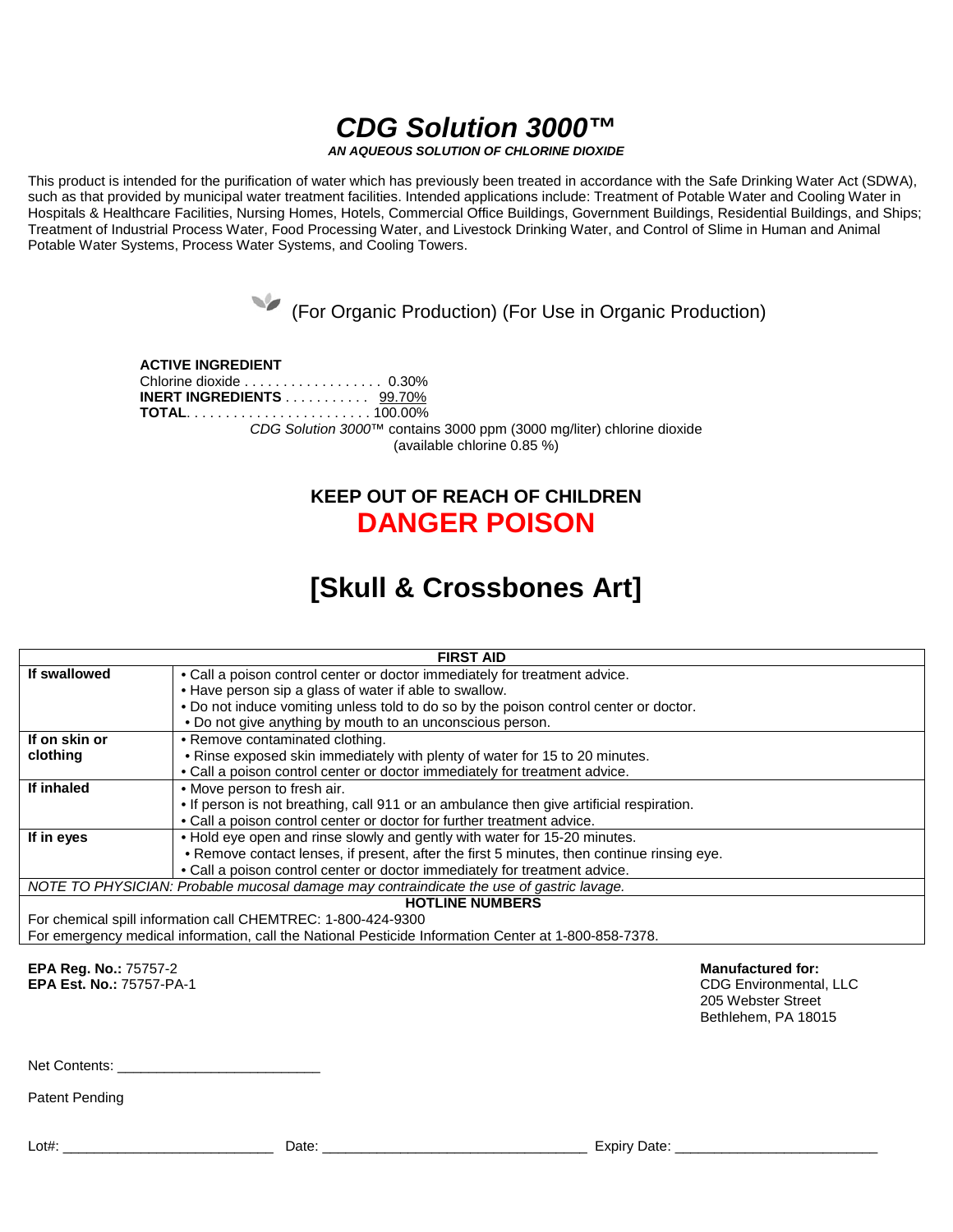# **PRECAUTIONARY STATEMENTS**

## **HAZARDS TO HUMANS AND DOMESTIC ANIMALS**

Danger Poison: Corrosive: Causes irreversible eye injury and skin burns. Do not get in eyes or on clothing. Do not breathe vapor or mist. Wear coveralls worn over long sleeve shirt, long pants, socks, chemical resistant footwear, chemical-resistant gloves, goggles, face shield, or shielded safety glasses and a respirator with an organic vapor removing cartridge with a prefilter approved for pesticides (MSHA / NIOSH approval number prefix TC-23C) or a canister approved for pesticides (MSHA / NIOSH approval number prefix TC-14G), or a NIOSH-approved respirator with an organic vapor (OV) cartridge or canister with any N, R, P, or HE prefilter. Fatal if swallowed, absorbed through skin, or inhaled.

Wash thoroughly with soap and water after handling, and before eating, drinking, chewing gum, using tobacco, or using the restroom. Remove and wash contaminated clothing before reuse.

Prolonged or frequently repeated skin contact may cause allergic reactions in some individuals.

#### **ENVIRONMENTAL HAZARDS**

This product is toxic to fish and aquatic organisms. Do not discharge effluent containing this product into lakes, streams, ponds, estuaries, oceans, or other waters unless in accordance with the requirements of a National Pollutant Discharge Elimination System (NPDES) permit and the permitting authority has been notified in writing prior to discharge. Do not discharge effluent containing this product to sewer systems without previously notifying the local sewage treatment plant authority. For guidance, contact your State Water Board or Regional Office of the EPA.

# **STORAGE AND DISPOSAL**

Do not contaminate water, food, or feed by storage or disposal.

PESTICIDE STORAGE: Keep containers tightly closed when not in use. Store in original container in a dark, dry place away from extremes of heat or freezing conditions. Do not store with easily oxidizable materials, acids, bases, or combustible materials.

#### **This product is to be used as directed within 9 months of the manufacture date indicated on the front panel of this label.**

PESTICIDE DISPOSAL: Pesticide wastes are acutely hazardous. Improper disposal of pesticide, prepared solutions, or rinsate is a violation of Federal law. If wastes cannot be disposed of according to label directions, contact your State Pesticide or Environmental Control Agency, or the Hazardous Waste representative of your nearest EPA Regional Office for guidance.

**CONTAINER DISPOSAL:** Nonrefillable container. Do not reuse or refill this container, Triple rinse container (or equivalent) promptly after emptying. [For product 5 gallons of less] Triple rinse as follows: Empty the remaining contents into application equipment or a mix tank and drain for 10 seconds after the flow begins to drip. Fill the container with ¼ full with water and recap. Shake for 10 seconds. Pour rinsate into application equipment or a mix tank or store rinsate for later use or disposal. Drain for 10 seconds after the flow begins to drip. Repeat this procedure two more times. [For product containers greater than 5 gallons] Triple rinse as follows: Empty remaining contents into application equipment or a mix tank. Fill the container ¼ full with water. Replace and tighten closures. Tip container on its side and roll it back and forth, ensuring at least one complete revolution, for 30 seconds. Stand the container on its end and tip it back and forth several times. Turn the container over on its other end and tip it back and forth several times. Empty the rinsate into application equipment or a mix tank or store rinsate for later use or disposal. Repeat this procedure two more times. Then offer for recycling, or puncture and dispose of in a sanitary landfill or by incineration, or if allowed by local and State authorities, by burning. If burned, stay out of smoke.

# **DIRECTION FOR USE**

It is a violation of Federal law to use this product in a manner inconsistent with its labeling. See attached booklet for details on specific uses.

# **CONDITIONS OF SALE AND WARRANTY**

CDG Environmental, LLC ("CDG"), its Supplemental Distributors and the Seller warrant that this product conforms to the chemical description on the label and is reasonably fit for the purposes referred to in the Directions for Use.

TO THE EXTENT PERMITTED BY LAW, NEITHER CDG NOR ITS SUPPLEMENTAL DISTRIBUTORS MAKE ANY OTHER EXPRESS OR IMPLIED WARRANTY OF FITNESS FOR ANY PARTICULAR PURPOSE OR OF MERCHANTABILITY OR ANY OTHER EXPRESS OR IMPLIED WARRANTY. THIS WARRANTY DOES NOT EXTEND TO, AND THE BUYER SHALL BE SOLELY RESPONSIBLE FOR, ANY AND ALL LOSS OR DAMAGE WHICH RESULTS FROM THE USE OF THIS PRODUCT IN ANY MANNER WHICH IS INCONSISTENT WITH THE LABEL DIRECTIONS.

CDG, its Supplemental Distributors, and the Seller offer this product, and the Buyer accepts it, subject to the foregoing Conditions of Sale and Warranty. No employee or agent of CDG, its Supplemental Distributor, or the Seller is authorized to vary or exceed the terms of this Warranty in any manner.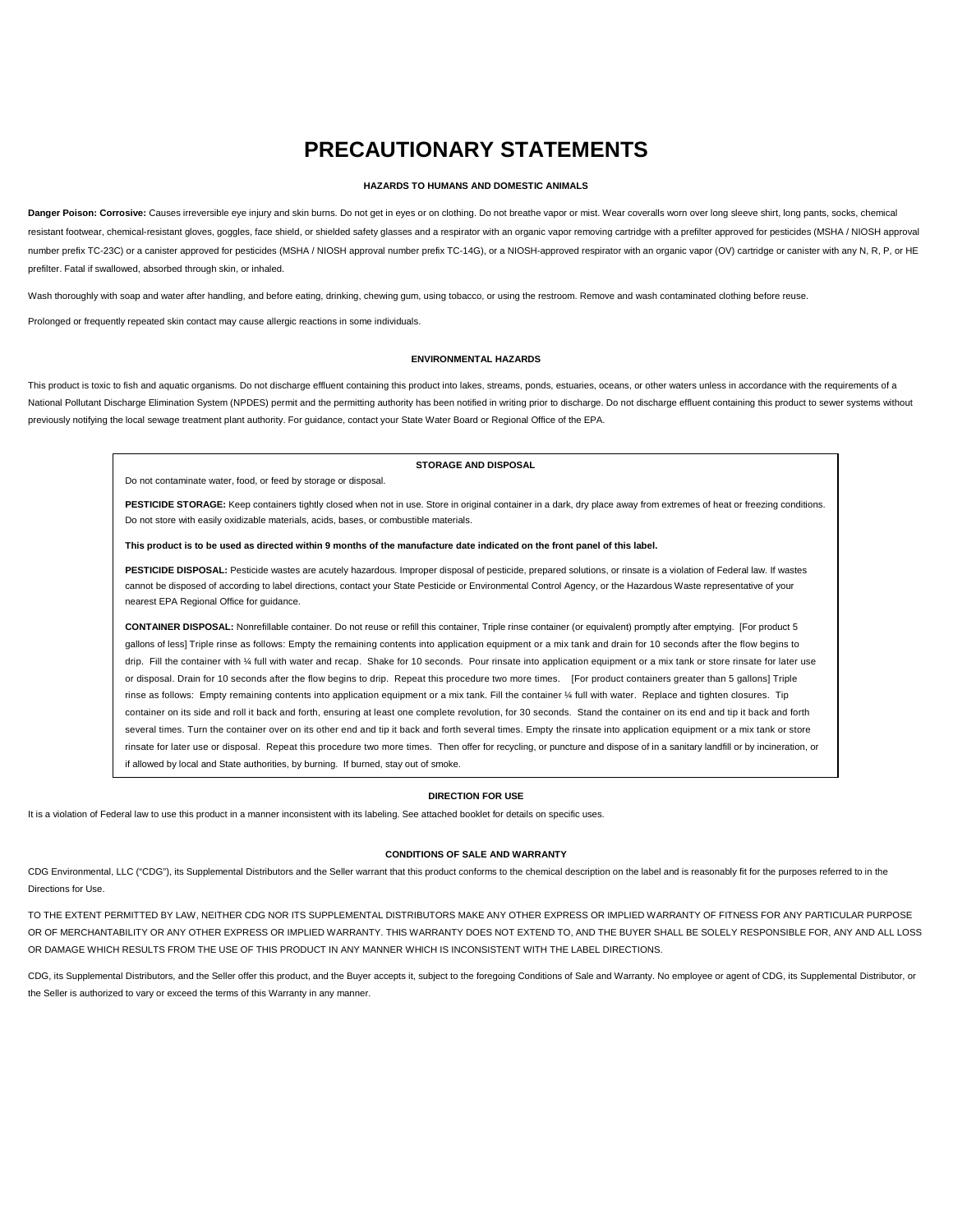# *CDG Solution 3000™*

*AN AQUEOUS SOLUTION OF CHLORINE DIOXIDE*

This product is intended for the purification of water which has previously been treated in accordance with the Safe Drinking Water Act (SDWA), such as that provided by municipal water treatment facilities. Intended applications include: Treatment of Potable Water and Cooling Water in Hospitals & Healthcare Facilities, Nursing Homes, Hotels, Commercial Office Buildings, Government Buildings, Residential Buildings, and Ships; Treatment of Industrial Process Water, Food Processing Water, and Livestock Drinking Water, and Control of Slime in Human and Animal Potable Water Systems, Process Water Systems, and Cooling Towers.

(For Organic Production) (For Use in Organic Production)

**ACTIVE INGREDIENT** Chlorine dioxide . . . . . . . . . . . . . . . . . . 0.30% **INERT INGREDIENTS** . . . . . . . . . . . 99.70% **TOTAL**. . . . . . . . . . . . . . . . . . . . . . . . 100.00% *CDG Solution 3000™* contains 3000 ppm (3000 mg/liter) chlorine dioxide (available chlorine 0.85 %)

# **KEEP OUT OF REACH OF CHILDREN DANGER POISON**

# **[Skull & Crossbones Art]**

| <b>FIRST AID</b>                                                                         |                                                                                            |  |
|------------------------------------------------------------------------------------------|--------------------------------------------------------------------------------------------|--|
| If swallowed                                                                             | • Call a poison control center or doctor immediately for treatment advice.                 |  |
|                                                                                          | • Have person sip a glass of water if able to swallow.                                     |  |
|                                                                                          | . Do not induce vomiting unless told to do so by the poison control center or doctor.      |  |
|                                                                                          | . Do not give anything by mouth to an unconscious person.                                  |  |
| If on skin or                                                                            | • Remove contaminated clothing.                                                            |  |
| clothing                                                                                 | . Rinse exposed skin immediately with plenty of water for 15 to 20 minutes.                |  |
|                                                                                          | . Call a poison control center or doctor immediately for treatment advice.                 |  |
| If inhaled                                                                               | • Move person to fresh air.                                                                |  |
|                                                                                          | • If person is not breathing, call 911 or an ambulance then give artificial respiration.   |  |
|                                                                                          | . Call a poison control center or doctor for further treatment advice.                     |  |
| If in eyes                                                                               | . Hold eye open and rinse slowly and gently with water for 15-20 minutes.                  |  |
|                                                                                          | . Remove contact lenses, if present, after the first 5 minutes, then continue rinsing eye. |  |
|                                                                                          | • Call a poison control center or doctor immediately for treatment advice.                 |  |
| NOTE TO PHYSICIAN: Probable mucosal damage may contraindicate the use of gastric lavage. |                                                                                            |  |
| <b>HOTLINE NUMBERS</b>                                                                   |                                                                                            |  |
| For chemical spill information call CHEMTREC: 1-800-424-9300                             |                                                                                            |  |

For chemical spill information call CHEMTREC: 1-800-424-9300 For emergency medical information, call the National Pesticide Information Center at 1-800-858-7378.

**EPA Reg. No.:** 75757-2 **Manufactured for: EPA Est. No.: 75757-PA-1** 

205 Webster Street Bethlehem, PA 18015

# **PRECAUTIONARY STATEMENTS**

# **HAZARDS TO HUMANS AND DOMESTIC ANIMALS**

Danger Poison: Corrosive: Causes irreversible eve injury and skin burns. Do not eet in eyes or on clothing. Do not breathe vapor or mist. Wear coveralls worn over long sleeve shirt, long pants, socks, chemical resistant footwear, chemical-resistant gloves, goggles, face shield, or shielded safety glasses and a respirator with an organic vapor removing cartridge with a prefilter approved for pesticides (MSHA / NIOSH approval number prefix TC-23C) or a canister approved for pesticides (MSHA / NIOSH approval number prefix TC-14G), or a NIOSH-approved respirator with an organic vapor (OV) cartridge or canister with any N, R, P, or HE prefilter. Fatal if swallowed, absorbed through skin, or inhaled.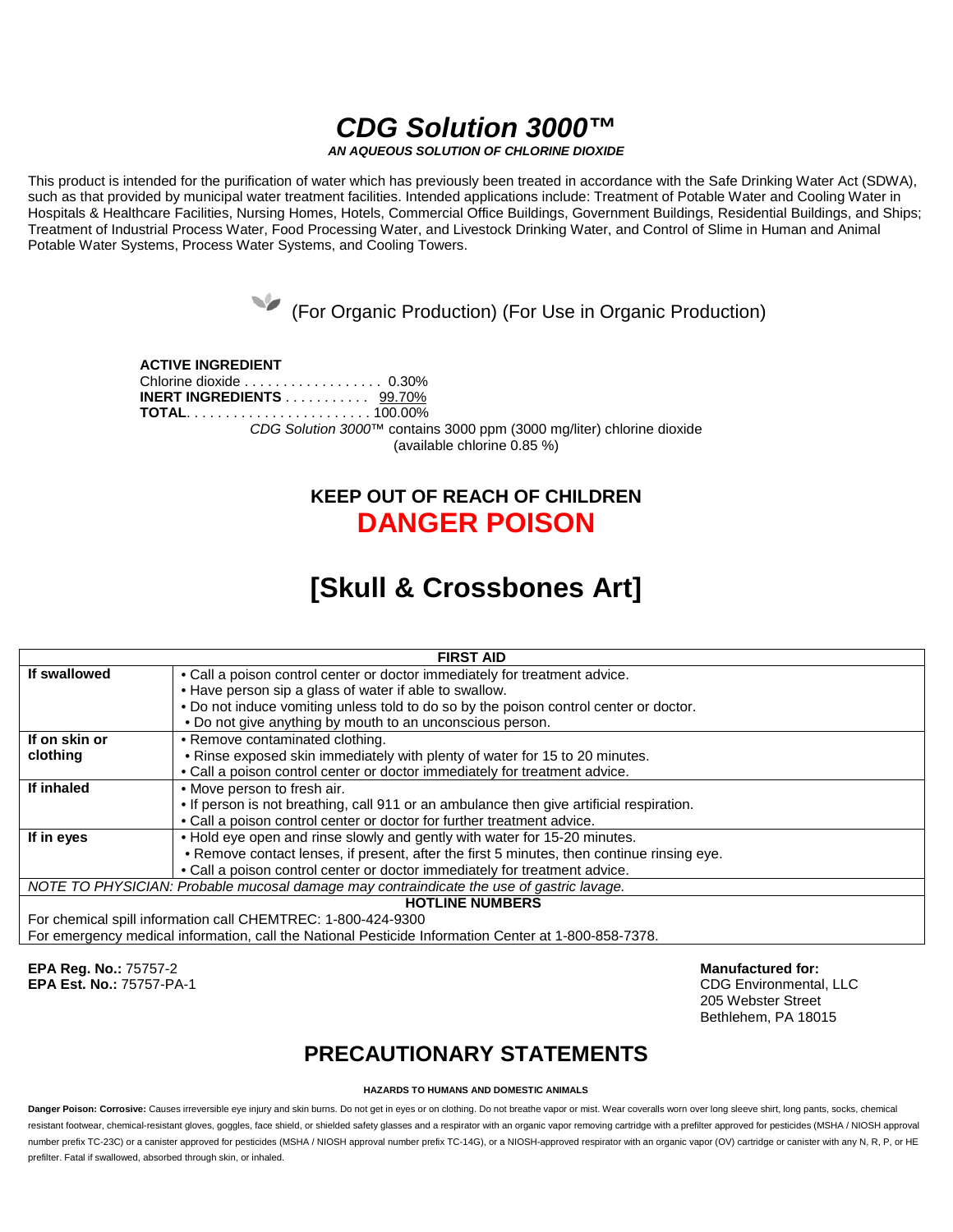Wash thoroughly with soap and water after handling, and before eating, drinking, chewing gum, using tobacco, or using the restroom. Remove and wash contaminated clothing before reuse. Prolonged or frequently repeated skin contact may cause allergic reactions in some individuals.

## **ENVIRONMENTAL HAZARDS**

This product is toxic to fish and aquatic organisms. Do not discharge effluent containing this product into lakes, streams, ponds, estuaries, oceans, or other waters unless in accordance with the requirements of a National Pollutant Discharge Elimination System (NPDES) permit and the permitting authority has been notified in writing prior to discharge. Do not discharge effluent containing this product to sewer systems without previously notifying the local sewage treatment plant authority. For guidance, contact your State Water Board or Regional Office of the EPA.

# **DIRECTION FOR USE**

It is a violation of Federal law to use this product in a manner inconsistent with its labeling.

CDG Solution 3000 is a chlorine dioxide product designed to purify water which has previously been treated in accordance with the Safe Drinking Water Act (SDWA) including: potable water and cooling water in hospitals & healthcare facilities, nursing homes, hotels, commercial office buildings, government buildings, residential buildings, and ships; industrial process water; food processing water; livestock drinking water. CDG Solution 3000 also is designed to control slime in potable water systems, process water systems, and cooling towers. Pathogenic organisms controlled include bacteria and viruses set forth in USEPA Guide Standard *Protocol for the Purification of Water* (1987), i.e., Klebsiella terrigena, Poliovirus and Rotavirus.

In preliminary laboratory tests, CDG Solution 3000 also has been shown to inactivate pure cultures of Legionella bacteria. However, the ability of CDG Solution 3000 to control the growth of, or inactivate Legionella bacteria in institutional drinking water systems, process water systems, cooling water systems, or other operating environments in which the water may be exposed to UV light, organic material, other microbial contamination and aeration, has not been documented. These preliminary findings also do not address the problem of long-term preventative maintenance of the drinking water systems, cooling water systems, cooling water syst process water systems and other systems for which application of this product is intended.

# **Carefully read and follow the instructions for the** *CDG Solution 3000* **dosing equipment provided by the manufacturer or its authorized agent.**

*CDG Solution 3000* is intended for use in water systems which use as their source treated municipal water including:

| -Hospitals<br>-Animal facilities | -Residential Buildings<br>-Nursing homes         |
|----------------------------------|--------------------------------------------------|
| -Food processing plants          | -Schools & public buildings<br>-Office Buildings |
| -Beverage production facilities  | -Hotels                                          |

# **Minimum contact time for control of listed pathogenic organisms is 5 minutes.**

#### **Agricultural Premises and Equipment**

TREATMENT OF WATER FOR ANIMAL CONSUMPTION

# **(For use to treat water for human consumption, see specific directions.)**

Add *CDG Solution 3000* to the water at a dose of 5.0 ppm (5.0 mg/liter) chlorine dioxide (a dilution ratio 600:1).

#### **Minimum contact time for control of listed pathogenic organisms is 5 minutes.**

# TREATMENT OF AGRICULTURAL STORAGE FACILITIES

Before treatment, all vehicles (containers, trailers, rail cars, vessels) must be cleaned with water to remove debris and dirt. Add CDG Solution 3000 to water at a dose of 300 ppm (300.0 mg/liter) chlorine dioxide (a dilution ratio 10:1). Pour 2.5 quarts of diluted CDG Solution 3000 into a foaming wand tank capable of delivering 4-6 gallons of water per minute. Allow surfaces to remain wet for at least 10 minutes. The diluted CDG Solution 3000 may be irritating if inhaled. Always use an applicable NIOSH/MSHA approved respirator appropriate for chlorine dioxide when spraying this solution.

#### DISINFECTION OF ANIMAL CONFINEMENT FACILITIES

- 1) Remove all animals and feed from premises such as poultry houses, swine pens, calf barns and kennels.
- 2) Remove all litter and manure from premises of facilities.<br>3) Empty all troughs, racks and other feeding equipment/w
- 3) Empty all troughs, racks and other feeding equipment/watering appliances.<br>4) Thoroughly clean all surfaces with soap or detergent and rinse with water
- 
- 4) Thoroughly clean all surfaces with soap or detergent and rinse with water. 5) Add CDG Solution 3000 to water at a dose of 300-500 ppm (300 500 mg/liter) chlorine dioxide (a dilution ratio 10:1 6:1).
- 6) Using a commercial sprayer, saturate all surfaces with the diluted CDG Solution 3000. Allow surfaces to remain wet for at least 10 minutes. Immerse all halters, ropes and other types of equipment used in handling and restraining animals as well as forks, shovels and scrapers used for removing litter and manure. The diluted CDG Solution 3000 may be irritating if inhaled. Always use an applicable<br>NIOSH/MSHA approved respirat
- 
- 7) After treatment, ventilate buildings, coops or other enclosed spaces and allow to air dry.<br>8) Thoroughly scrub treated feed racks, troughs, automatic feeders, fountains and waterers with soap or detergent and rinse with

#### TREATMENT OF ANIMAL TRANSPORT VEHICLES

Before treatment, all vehicles must be cleaned with water to remove debris and dirt. Add CDG Solution 3000 to water at a dose of 300.0 ppm (300.0 mg/liter) chlorine dioxide (a dilution ratio 10:1). Pour 1 quart of diluted CDG Solution 3000 into a foaming wand tank capable of delivering 4-6 gallons of water per minute. Allow surfaces to remain wet for at least 10 minutes. The diluted CDG Solution 3000 may be irritating if inhaled. Always use an applicable NIOSH/MSHA approved respirator appropriate for chlorine dioxide when spraying this solution.

# TREATMENT FOR CONTROL OF ODOR AND SLIME FORMING BACTERIA IN ANIMAL CONFINEMENT FACILITIES

Remove all litter and manure from premises and thoroughly clean all surfaces with soap or detergent and rinse with clean water. Add CDG Solution 3000 to water at a dose of 1000 ppm chlorine dioxide (a dilution ratio<br>3:1). appropriate for chlorine dioxide when spraying this solution.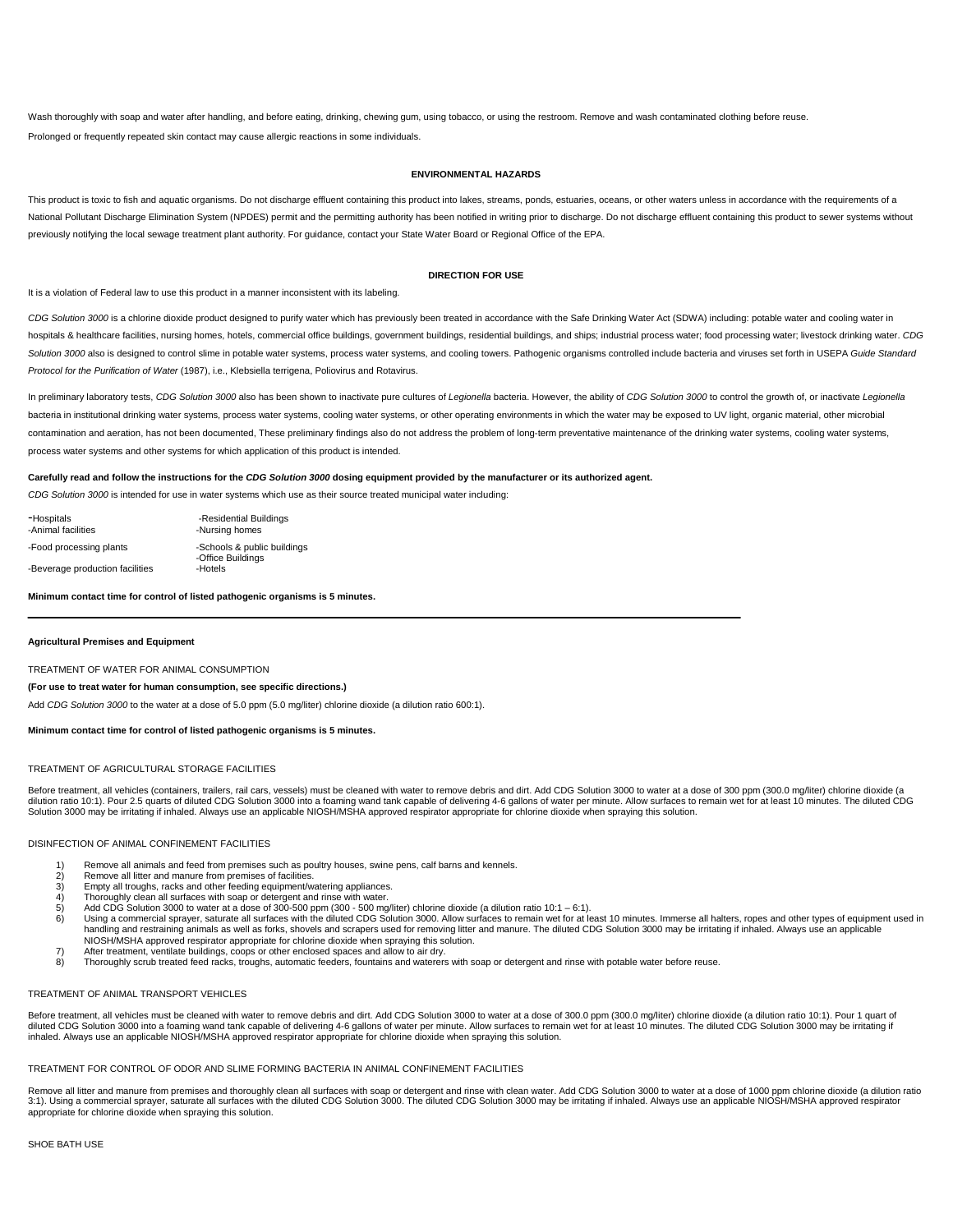Add CDG Solution 3000 to shoe bath water to make the chlorine dioxide 1 -5 ppm solution (dilution ratio of 3000:1 – 600:1) of shoe bath water. Change shoe bath solution daily or when solution appears soiled.

#### DISINFECTION OF POULTRY CHILLER WATER/CARCASS SPRAY

When used in a pre-chiller or chiller tank, add CDG Solution 3000 to water at a dose of 0.5 – 3 ppm (0.5 – 3.0 mg/liter) chlorine dioxide (a dilution ratio 6000:1 – 1000:1). When used as a carcass spray or dip solution, add CDG Solution 3000 to water at a dose of 70.0 ppm (70.0 mg/liter) chlorine dioxide (a dilution ratio of 40:1).

#### TREATMENT OF POULTRY DRINKING WATER

If the water supply has heavy contamination, prepare a solution of 5.0 ppm available chlorine dioxide by adding CDG Solution 3000 to water at a dose of 5.0 ppm (5.0 mg/liter) chlorine dioxide (a dilution ratio 600:1). Allow 15 minutes before delivery to poultry. After 24 hours, the addition rate can be reduced to 1 ppm chlorine dioxide by adding CDG Solution 3000 to water at a dose of 1 mg/liter chlorine dioxide (a dilution ration attio 3000:1) as long as terminal concentration at end of waterline is not less than 0.5 ppm. Treat water continuously from day one. Remove CDG Solution 3000 from drinking water 24 hours prior to vaccination, then resume treatment 24 hours after vaccinations.

#### TREATMENT OF EGG ROOM

When using a high pressure sprayer, add CDG Solution 3000 to water at a dose of 20.0 ppm (20.0 mg/liter) chlorine dioxide (a dilution ratio 150:1) as a prewash to remove gross filth or heavy soil. If it is necessary to clean the floors by mopping, add CDG Solution 3000 to water at a dose of 400 ppm (400 mg/liter) chlorine dioxide (a dilution ratio 7.5:1). Allow CDG Solution 3000 to dry on floor. Fog the entire area with a 1000 ppm<br>soluti resuming operations.

Washing and fogging operations should be conducted once a week, or more frequently in cases of heavy contamination during operations.

A shoe or boot bath of 1000 ppm chlorine dioxide (a dilution ratio of 3:1) is placed at the entrance to the egg room. Doors to the room should be kept closed at all times. A glove dip, or rinse tank or basin, containing 50

Both the shoe and boot bath and glove dip should be replaced daily, or sooner if traffic is heavy.

Humidifier water is treated with 40 ppm chlorine dioxide (a dilution ratio of 75:1) to prevent the build-up and airborne spread of odor-causing microorganisms.

Provide 20 ppm chlorine dioxide (a dilution ratio of 150:1) to the water supply in the egg washing machine.

#### TREATMENT OF HATCHING ROOM

- 1) As soon as chicks are separated from Hatch, remove all trash containers with eggshells, down, etc from the hatching area.<br>2) Remove all poultry and feeds from premises, trucks, coops and crates.
- 2) Remove all poultry and feeds from premises, trucks, coops and crates. 3) Remove all litter and droppings from floors, walls and surfaces of facilities occupied or traversed by poultry.
- 4) Empty all troughs, racks and other feeding and watering appliances.
- 
- 5) Thoroughly clean all surfaces with soap or detergent and rinse with water.<br>6) Fog the entire area with a 1000 ppm solution of chlorine dioxide (a dilution 6) Fog the entire area with a 1000 ppm solution of chlorine dioxide (a dilution ratio of 3:1). Allow a 10 minute contact time.
- 7) After treatment, ventilate buildings, coops or other enclosed spaces. Do not house poultry or employ equipment until treatment has been absorbed, set or dried.<br>8) Thoroughly scrub treated feed racks, troughs, automatic
- 8) Thoroughly scrub treated feed racks, troughs, automatic feeders, fountains and waterers with soap or detergent and rinse with potable water before reuse.<br>8) All workers in this area should use a hand dip or rinse contai
- 9) All workers in this area should use a hand dip or rinse containing 50 ppm chlorine dioxide (a dilution ratio of 60:1)

# TREATMENT OF INCUBATOR ROOM

Remove gross filth or soil with a high pressure water wash. Spray or fog the area with 1,000 ppm chlorine dioxide once a week for 5 minutes. Wet all surfaces and allow to dry. The floors should be mopped daily with a solution containing 400 ppm (400 mg/liter) chlorine dioxide (a dilution ratio 7.5:1). Allow CDG Solution 3000 to dry on floor. A shoe or boot bath of 1000 ppm chlorine dioxide (1 gallon CDG Solution 3000 per 3 gallons water) (3:1 ratio) is placed at all entrance to the incubator room.

Humidifier water is treated with 20 ppm chlorine dioxide (a dilution ratio of 150:1) or air filters can be sprayed with 100 ppm chlorine dioxide (a dilution ratio of 30:1) to reduce airborne bacterial contamination.

- 1) Each time eggs are removed from the incubator, use a glove dip at 50 ppm chlorine dioxide (a dilution ratio of 60:1) followed by a spray of 1000 ppm chlorine dioxide (a dilution ratio of 3:1) on eggs from a
- spray bottle. Where containers are used to discard bad eggs, use a 1000 ppm solution of chlorine dioxide (a dilution ratio of 3:1) to control odors and bacterial contamination.

The doors to the incubator room should be kept closed as much as possible to avoid airborne contamination.

#### TREATMENT OF TRAY WASHING ROOM AND LOADING PLATFORM

Close all doors in the tray washing room to avoid contamination of other hatchery operations. Discard all chick downs, egg shells, and cast-off chicks into the trash barrels and transfer the covered containers to the loading platform for disposal.

Wash the trays, carriages and other working equipment in a tray washing machine with 300-500 psi water to remove gross filth and soil.

As a final rinse in the tray washing machine, use a solution containing 20 ppm chlorine dioxide (1 oz. CDG Solution 3000 per 127 oz water) in high pressure water. Allow the trays, carriers and other working equipment to air dry. The walls, floors and carrying stands must also be treated with the same solution. Allow the equipment to air dry. Hold the treated equipment in a closed area for reuse.

Entrance and exit from the tray washing room must be through a foot rinse containing a 1,000 ppm solution of chlorine dioxide (1 gallon CDG Solution 3000 per 3 gallons water). The rinse must be at least 1/2 inch deep and should be changed daily unless traffic is heavy.

After use, the tray washing room is washed with high pressure water to remove gross filth and soil. Fog the entire area with a 1000 ppm solution of chlorine dioxide (a dilution ratio of 3:1) for 15 minutes and allow to air dry. This treatment is repeated after each use of the tray wash room.

The loading platform is washed to remove gross filth and soil. The trash containers are washed after discarding the contents to remove gross filth and soil and then sprayed with a 1000 ppm solution of chlorine dioxide (a dilution ratio of 3:1) and stored.

TREATMENT OF CHICK ROOM, CHICK GRADING BOX AND SEXING ROOM

- 
- 1) Remove all poultry and feeds from premises, trucks, coops and crates.<br>2) Remove all litter and droppings from floors, walls and surfaces of facilit 2) Remove all litter and droppings from floors, walls and surfaces of facilities occupied or traversed by poultry.<br>3) Empty all troughs, racks and other feeding and watering appliances
- 3) Empty all troughs, racks and other feeding and watering appliances. 4) Thoroughly clean all surfaces with soap or detergent and rinse with water.
- 
- 5) Spray or fog the entire area for 5 minutes with a dose of 1000 ppm chlorine dioxide (1 gallon CDG Solution 3000 per 3 gallons water). Allow a 10 minute contact time.<br>6) After treatment, ventilate buildings, coops or oth
- 6) After treatment, ventilate buildings, coops or other enclosed spaces. Do not house poultry or employ equipment until treatment has been absorbed, set or dried.<br>Thoroughly scrub treated feed racks, troughs, automatic fee 7) Thoroughly scrub treated feed racks, troughs, automatic feeders, fountains and waterers with soap or detergent and rinse with potable water before reuse.<br>8) All workers in this area should use a hand dip or rinse contai
- 
- 8) All workers in this area should use a hand dip or rinse containing 50 ppm chlorine dioxide (1 gallon CDG Solution 3000 per 60 gallons water)<br>9) Use a spray bottle containing a solution of 1 gallon CDG Solution 3000 per from litter
- 10) Clean floor by mopping daily with a solution of 400 ppm (400 mg/liter) chlorine dioxide (a dilution ratio 7.5:1). Allow CDG Solution 3000 to air dry on floor.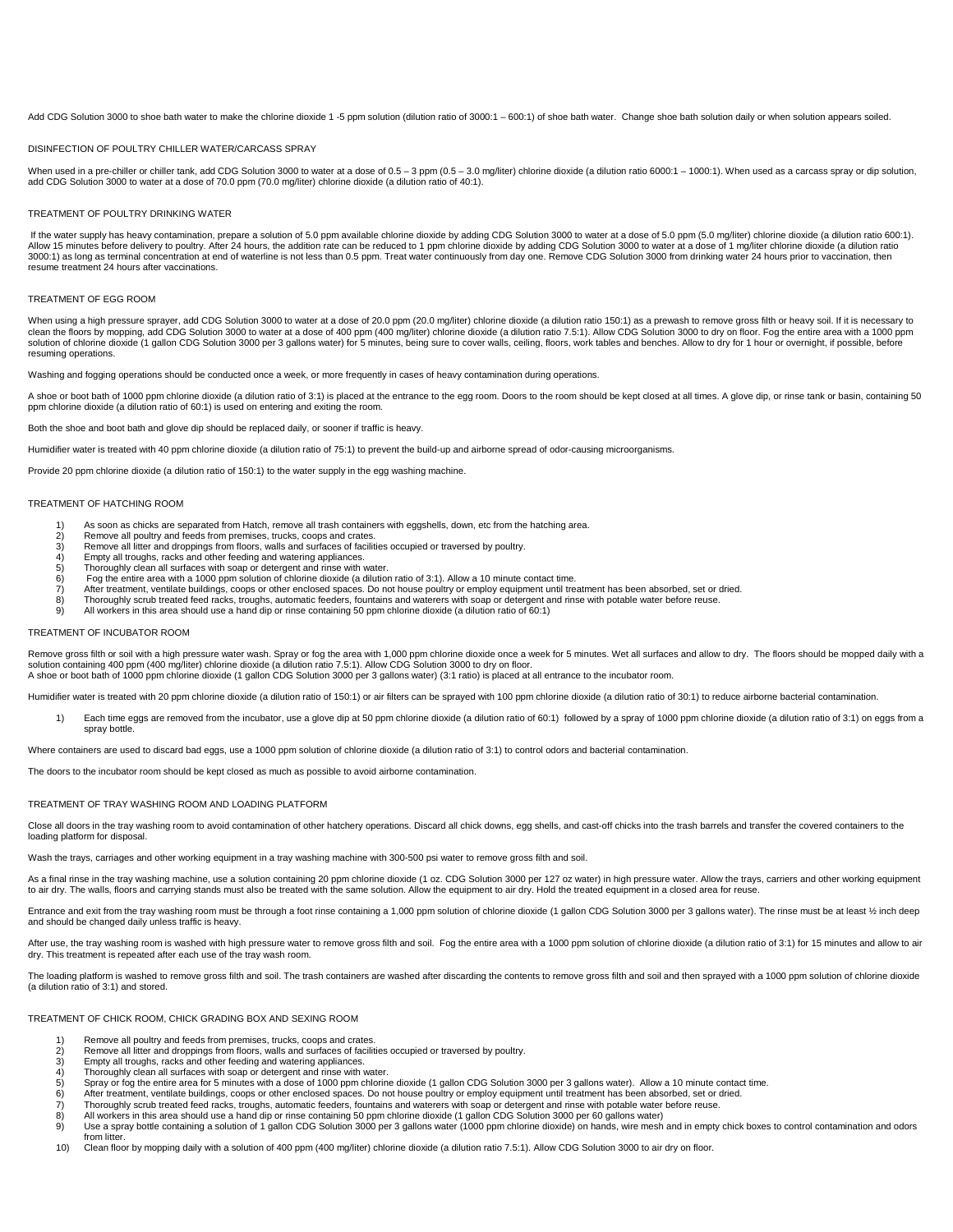## HAND DIP FOR POULTRY WORKERS

Add CDG Solution 3000 to hand dip or rinse water to make the chlorine dioxide 50 ppm chlorine dioxide (1 gallon CDG Solution 3000 per 60 gallons water) of hand dip water. Change the solution daily or when solution appears soiled.

#### DISINFECTION, ALGAECIDE AND FUNGICIDE FOR HORTICULTURAL AND GREENHOUSE APPLICATIONS

For horticultural applications, this product may be used to disinfect (250 ppm for 10 minutes - a dilution ratio of 12:1) to treat, control and prevent funguses, bacteria, and algae, slimes, rusts, leaf spot and mildews; a to remove slimes (50 ppm for 12 hours continuous treatment- dilution ratio of 60:1) & inhibit reemergence (0.25 ppm continuous treatment- dilution rate of 12000:1) in irrigation and other non-potable water systems.

#### TREATMENT OF HORTICULTURE WORK AREA AND BENCHES

Remove all gross filth and soil and thoroughly clean all surfaces with soap or detergent and rinse with clean water. Add CDG Solution 3000 to water to make the chlorine dioxide 250 ppm (dilution ratio of 12:1). Using a commercial sprayer, saturate all surfaces with the diluted CDG Solution 3000. Allow surfaces to remain wet for at least 10 minutes. The diluted CDG Solution 3000 may be irritating if inhaled. Always use an applicable NIOSH/MSHA approved respirator appropriate for chlorine dioxide when spraying this solution.

#### TREATMENT OF HORTICULTURE POTS AND ELATS

Remove all gross filth and soil and thoroughly clean all surfaces with soap or detergent and rinse with clean water. Add CDG Solution 3000 to water to make the chlorine dioxide 500 ppm (dilution ratio of 6:1). Using a commercial sprayer, saturate all surfaces with the diluted CDG Solution 3000. Allow surfaces to remain wet for at least 10 minutes. The diluted CDG Solution 3000 may be irritating if inhaled. Always use an applicable<br>NIOSH

#### TREATMENT OF HORTICULTURE CUTTING TOOLS

Remove all gross filth and soil and thoroughly clean all surfaces with soap or detergent and rinse with clean water. Add CDG Solution 3000 to water to make the chlorine dioxide 250 ppm (dilution ratio of 12:1). Immerse tools in diluted CDG Solution 3000 or spray to saturate all surfaces. Allow surfaces to remain wet for at least 10 minutes. The diluted CDG Solution 3000 may be irritating if inhaled. Always use an applicable NIOSH/MSHA approved respirator appropriate for chlorine dioxide when spraying this solution.

#### TREATMENT OF HORTICULTURE BULBS

Add CDG Solution 3000 to water to make the chlorine dioxide 250-500 ppm (dilution ratio of 12:1 – 6:1). Immerse bulbs in diluted CDG Solution 3000 or spray to lightly dampen all bulbs. Allow surfaces to remain wet<br>for at l

## TREATMENT OF GREENHOUSE GLASS, WALKWAYS AND UNDER BENCH AREAS

Remove all gross filth and soil and thoroughly clean all surfaces with water. Add CDG Solution 3000 to water to make the chlorine dioxide 125-250 ppm (dilution ratio of 24:1 - 12:1). Using a commercial sprayer, saturate all surfaces with the diluted CDG Solution 3000. Allow surfaces to remain wet for at least 10 minutes. The diluted CDG Solution 3000 may be irritating if inhaled. Always use an applicable NIOSH/MSHA approved respirator appropriate for chlorine dioxide when spraying this solution.

#### TREATMENT OF EVAPORATIVE COOLERS

Remove gross filth or soil with a water wash. Spray or fog the area with 125-250 ppm chlorine dioxide (dilution ratio of 24:1 – 12:1) for 5 minutes. Wet all surfaces and allow to dry. The floors should be mopped with a<br>so

#### TREATMENT OF RENTION BASINS AND PONDS

Add CDG Solution 3000 to the water at a dose of 2-5 ppm (2-5 mg/liter) chlorine dioxide (a dilution ratio 1500:1 - 600:1), and circulate or let stand overnight. Drain and rinse with clean water before re-use. To prevent slime growth after initial treatment, add *CDG Solution 3000* to the water at a dose of 5.0 ppm (5.0 mg/liter) chlorine dioxide (a dilution ratio of 600:1). Do not use where fish are present.

## TREATMENT OF DECORATIVE POOLS, FOUNTAINS AND WATER DISPLAYS

Add CDG Solution 3000 to the water at a dose of 5 -10 ppm (5 -10 mg/liter) chlorine dioxide (a dilution ratio 600:1 -300:1), and circulate or let stand overnight. Drain and rinse with clean water before re-use. To prevent slime growth after initial treatment, add CDG Solution 3000 to the water supply at a dose of 5.0 ppm (5.0 mg/liter) chlorine dioxide (a dilution ratio of 600:1). Do not use where fish are present.

## **Commercial, Institutional and Industrial Premises and Equipment**

#### GENERAL DISINFECTANT

This product may be used to disinfect (100 ppm for 10 minutes - a dilution ratio of 30:1) to treat, control and prevent funguses, bacteria, and algae, slimes, and mildews; and to remove slimes (50 ppm for 12 hours continuous treatment- dilution ratio of 60:1) in non-potable water systems.

#### DEODORIZATION OF ANIMAL HOLDING ROOMS, SICK ROOMS, MORGUES AND WORK ROOMS

Thoroughly clean all surfaces before treatment. Add CDG Solution 3000 to water to make the chlorine dioxide 1000 ppm (dilution ratio of 3:1). Spray the diluted CDG Solution 3000 using a suitable spraying device onto walls, ceilings and floors, lightly dampening all surfaces. The diluted CDG Solution 3000 may be irritating if inhaled. Always use an applicable NIOSH/MSHA approved respirator appropriate for chlorine dioxide when spraying this solution. Allow surfaces to air dry and then ventilate the area. Treat as required

#### **Food Processing Plants, Food –Handling Establishments and Restaurants**

This product can be used to control microbial contamination, slime and odor in food processing waters and to sanitize previously cleaned food contact surfaces.

#### SANITIZING SOLUTION FOR FOOD CONTACT SURFACES

Prior to sanitization, remove all gross food particles and soil by use of a pre-flush, pre-scrape or pre-soak treatment. Prepare a 50 ppm solution of CDG Solution 3000 by using a dilution ratio of 60:1. Using a commercial sprayer, saturate all surfaces with the diluted CDG Solution 3000. Allow surfaces to remain wet for at least 1<br>minute. Th

SANITIZING SOLUTION FOR NON-FOOD CONTACT SURFACES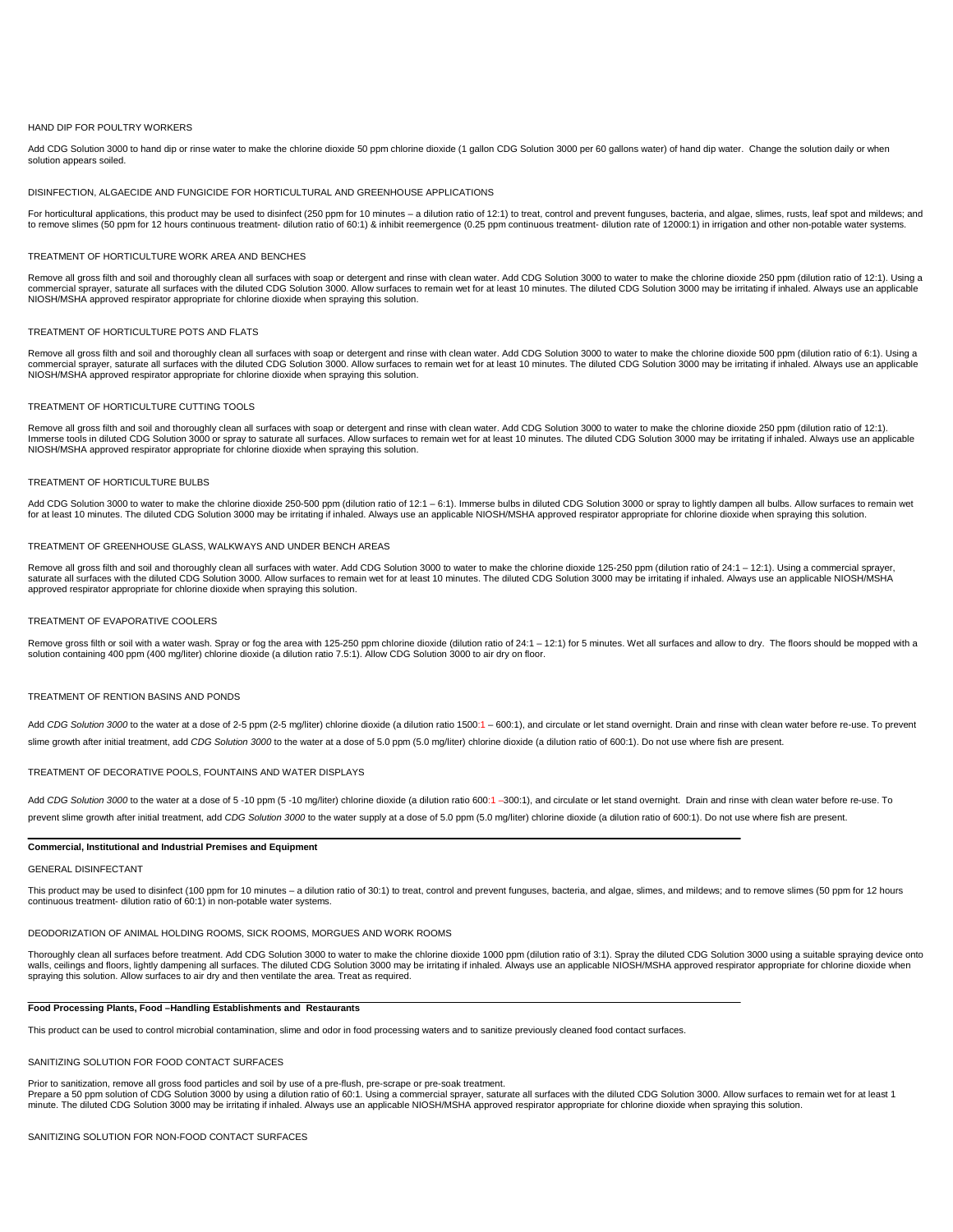Prior to sanitization, remove all gross food particles and soil. Prepare a 500 ppm solution of CDG Solution 3000 by using a dilution ratio of 6:1. Using a commercial sprayer, saturate all surfaces with the diluted CDG<br>Solu when spraying this solution.

#### SANITIZER FOR FOOD-PROCESSING FOLIJPMENT IN DAIRIES, BREWERIES AND BOTTLING PLANTS

Prior to sanitization, remove all gross food particles and soil by use of a pre-flush, pre-scrape or pre-soak treatment. Clean all lines, tanks, or surfaces with a suitable detergent followed by a potable water rinse. Prepare a 500 ppm solution of CDG Solution 3000 by using a dilution ratio of 6:1. Fill, immerse, circulate, wipe or spray the target surface with the food contact sanitizing solution to make sure surfaces are thoroughly wet for at least one minute. Hard to reach in-place equipment, pipes, closed vessels, etc., must be filled with the sanitizing solution to ensure contact with all surfaces. The diluted CDG Solution 3000 may be irritating if inhaled. Always use an applicable NIOSH/MSHA approved respirator appropriate for chlorine dioxide when spraying this solution.

Allow the food contact sanitizing solution to drain from all treated surfaces and air dry. DO NOT rinse treated surface. The food contact sanitizing solution may not be reused for sanitizing but may be diluted to 10:1 with water and used for cleaning of walls, floors and drains of the plant.

#### SANITIZER FOR NON-FOOD CONTACT SURFACES IN DAIRIES, BREWERIES AND BOTTLING PLANTS

Prior to sanitization, remove all gross filth from areas to be sanitized and thoroughly clean surfaces with a suitable detergent. Prepare a 500 ppm solution of CDG Solution 3000 by using a dilution ratio of 6:1. Apply the non-food contact sanitizing solution to hard, non-porous surfaces, thoroughly wetting surfaces with a cloth, mop, sponge, sprayer, or immersion. Treated surfaces must remain wet for at least one minute. Wipe dry with<br>a clo solution.

Treat as required. Always apply freshly prepared CDG Solution 3000. DO NOT reuse solution.

#### ICE MAKING PLANTS AND MACHINERY

Ice making machinery should be disassembled and thoroughly cleaned using a suitable detergent followed by a potable water rinse. Add CDG Solution 3000 to the incoming water line of the ice machine via a chemical feed pump or injector system at a dose of 20 ppm chlorine dioxide (dilution ratio of 150:1).

# CANNING RETORT AND PASTEURIZER COOLING WATER

All tanks, tunnels, conveyor chains, heat exchangers, heat exchange towers, lines, spray bars and nozzles should be thoroughly cleaned, when possible, and completely rinsed using clean, potable water prior to treatment. Add CDG Solution 3000 to water systems, including the cooling or warming tanks or spray systems, towers, lines and all water containing parts of the system dose at start up, 5 ppm chlorine dioxide (dilution ratio of 600:1). To maintain the 5ppm chlorine dioxide concentration in the water system, a timed or electronically controlled chemical feed pump or injector system can be used for additions to the system or for treating the make-up water. Fresh CDG Solution 3000 should be used daily.

#### STAINLESS STEEL TRANSFER LINES, HYDROCOOLERS AND PASTEURIZERS

Clean equipment or line thoroughly using a suitable detergent followed by a clean, potable water rinse before treatment. Add CDG Solution 3000 to potable make up water at a dose of 20 ppm chlorine dioxide (dilution ratio of 150:1) for each ten gallons of volume in lines and/or equipment. Mix and fill lines and equipment overnight. Drain and allow to air dry just prior to next run start-up.

#### PROCESS WATER FOR VEGETABLE RINSES, TANKS AND LINES

All tanks, flumes and lines must be thoroughly cleaned with a suitable detergent and completely rinsed using clean, potable water prior to treatment. Chill tanks or vegetable rinse tanks may be batch loaded at start-up with a dose of 5 ppm chlorine dioxide (dilution ratio of 600:1 or 600 gallons water per 1 gallon CDG Solution 3000). Make-up waters should be treated using a chemical feed pump or injector system and applied at the<br>same ra

Note: Chemical feed pumps and injectors must be chlorine resistant for best operation. Available chlorine dioxide levels should be confirmed using an approved chlorine dioxide test kit.

TREATMENT TO EXTEND FRESHNESS AND SHELF LIFE OF FRUITS AND VEGETABLES

- 1) Before treatment, whole fruits and vegetables should be washed and thoroughly rinsed with clean, potable water.<br>2) Add CDG Solution 3000 to water in an immersion tank or sink at a dose of 5 ppm (5.0 mg/liter) chlorine d
- 2) Add CDG Solution 3000 to water in an immersion tank or sink at a dose of 5 ppm (5.0 mg/liter) chlorine dioxide (a dilution ratio of 600:1).<br>3) Immerse the previous cleaned fruit and vegetables and allow them to soak for
- Immerse the previous cleaned fruit and vegetables and allow them to soak for at least 5 minutes.

#### **Human water systems**

#### TREATMENT OF POTABLE WATER FOR HUMAN CONSUMPTION

For most municipal and other potable water systems, add CDG Solution 3000 to the water at a dose of up to 2.0 ppm (2.0 mg/L) chlorine dioxide (a dilution ratio 1500:1). Under US EPA regulations, drinking water **intended for human consumption may not contain more than 0.8 ppm (0.8 mg/liter) residual chlorine dioxide no more than 1.0 ppm (1.0 mg/liter) chlorite ion.** 

**Minimum contact time for control of listed pathogenic organisms is 5 minutes.** 

#### WATER STORAGE SYSTEMS ABOARD AIRCRAFT BOATS, RV'S AND OFF-SHORE OIL RIGS

Add CDG Solution 3000 to the water at a dose of up to 2.0 ppm (2.0 mg/L) chlorine dioxide (a dilution ratio 1500:1). Under US EPA regulations, drinking water intended for human consumption may not contain **more than 0.8 ppm (0.8 mg/liter) residual chlorine dioxide no more than 1.0 ppm (1.0 mg/liter) chlorite ion.** 

## **Minimum contact time for control of listed pathogenic organisms is 5 minutes.**

### MUNICIPAL WELL WATERS

For most municipal water systems, add *CDG Solution 3000* to the water at a dose of up to 1.0 ppm (1.0 mg/L) chlorine dioxide (a dilution ratio 3000:1). **Under US EPA regulations, drinking water intended for**  human consumption may not contain more than 0.8 ppm (0.8 mg/liter) residual chlorine dioxide no more than 1.0 ppm (1.0 mg/liter) chlorite ion.

**Minimum contact time for control of listed pathogenic organisms is 5 minutes.**